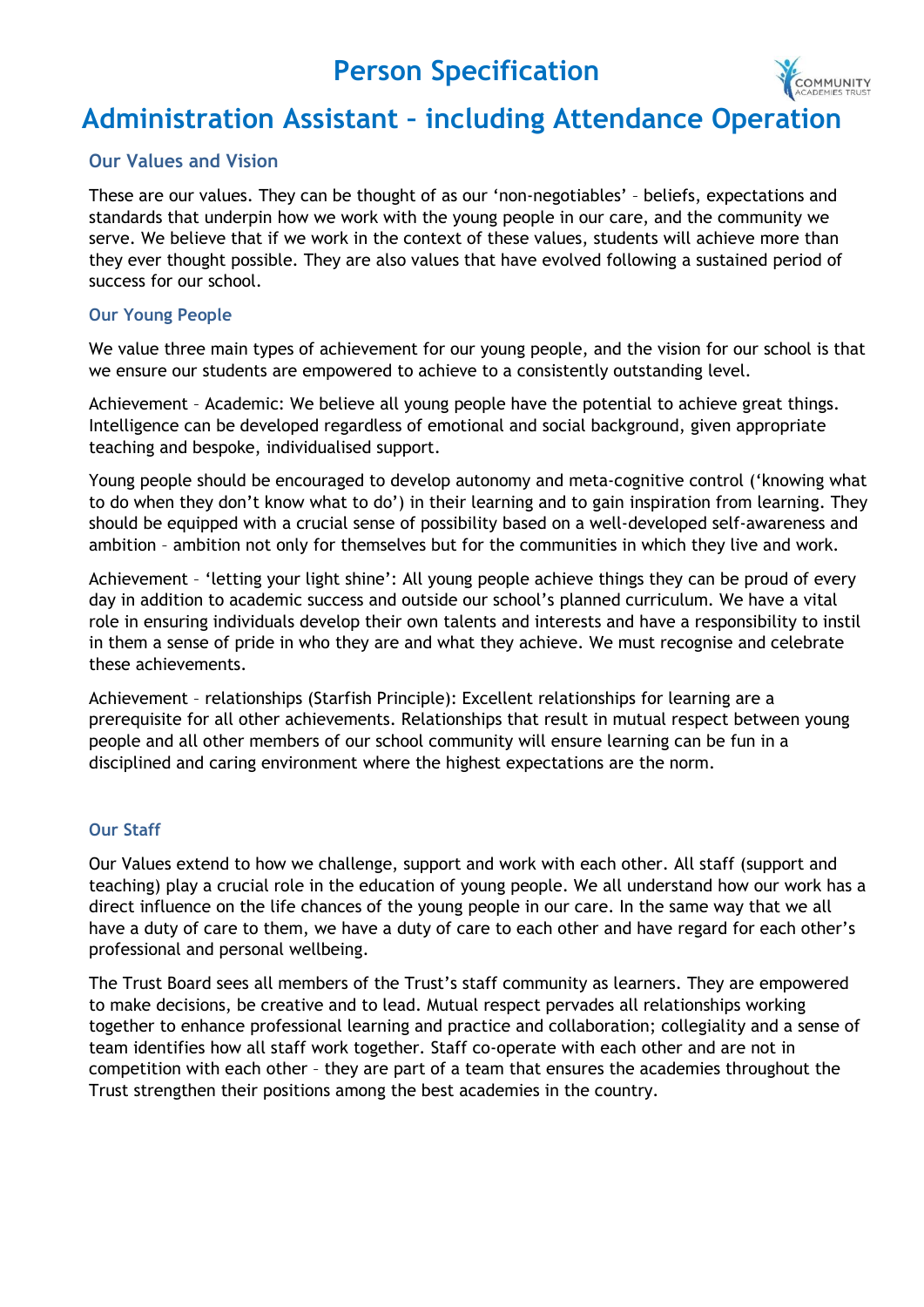| <b>Essential Criteria</b>                                                                                                                                                                                                                                                                                                                                                                                                                                                                                                                                                                                                                                                                                                                                                  | <b>Desirable Criteria</b>                                                                                                                                                              | <b>Measured By</b> |
|----------------------------------------------------------------------------------------------------------------------------------------------------------------------------------------------------------------------------------------------------------------------------------------------------------------------------------------------------------------------------------------------------------------------------------------------------------------------------------------------------------------------------------------------------------------------------------------------------------------------------------------------------------------------------------------------------------------------------------------------------------------------------|----------------------------------------------------------------------------------------------------------------------------------------------------------------------------------------|--------------------|
| <b>Experience</b>                                                                                                                                                                                                                                                                                                                                                                                                                                                                                                                                                                                                                                                                                                                                                          | <b>Experience</b>                                                                                                                                                                      | AF/I               |
| $\triangleright$ At least two years office experience, being<br>supported by evidence of any training or<br>professional development undertaken                                                                                                                                                                                                                                                                                                                                                                                                                                                                                                                                                                                                                            | $\triangleright$ Previous experience of<br>working in an educational<br>setting and a working<br>knowledge of attendance<br>procedures and<br>compliance.                              |                    |
| <b>Qualifications/Training</b>                                                                                                                                                                                                                                                                                                                                                                                                                                                                                                                                                                                                                                                                                                                                             | <b>Qualifications/Training</b>                                                                                                                                                         | AF/I               |
| $\triangleright$ GCSE or equivalent in Maths and English<br>Grade C or above.                                                                                                                                                                                                                                                                                                                                                                                                                                                                                                                                                                                                                                                                                              | $\triangleright$ First aid training as<br>appropriate (e.g.<br>emergency first aid<br>course).<br>$\triangleright$ ECDL or equivalent<br>qualification in ICT<br>applications.         |                    |
| <b>Skills</b>                                                                                                                                                                                                                                                                                                                                                                                                                                                                                                                                                                                                                                                                                                                                                              | <b>Skills</b>                                                                                                                                                                          |                    |
| Display a high level of keyboard skills and<br>≻<br>ability to draft routine letters appropriately<br>$\triangleright$ Work within established procedures<br>Work well as part of a team and with staff<br>➤<br>at all levels<br>Maintain a high level of confidentiality and<br>➤<br>accuracy at all times<br>Maintain professional relationships with a<br>$\blacktriangleright$<br>variety of audiences in and around school<br>Use own initiative to solve straightforward<br>problems<br>Prioritise workload in a busy environment<br>➤<br>Be reliable, punctual and trustworthy<br>➤<br>Work to tight deadlines and without close<br>supervision<br>Operate telephone systems, email and other<br>electronic systems<br>preparation of registers and absence records | $\triangleright$ Adapt and learn new skills<br>and procedures quickly<br>and effectively<br>Examine systems<br>≻<br>critically, and suggest<br>ways of improving<br>efficiency         | AF/I               |
| <b>Knowledge and Understanding</b>                                                                                                                                                                                                                                                                                                                                                                                                                                                                                                                                                                                                                                                                                                                                         | Knowledge and understanding                                                                                                                                                            |                    |
| $\triangleright$ relevant policies/codes of practice.<br>$\triangleright$ Standard office applications, particularly<br>Microsoft Office including Word, Excel and<br>Publisher<br>Be able to maintain effective and accurate<br>records in various formats and record data<br>proficiently<br>Be able to use office equipment to a<br>➤<br>competent standard eg photocopier,<br>scanner, telephones<br>$\triangleright$ Well-developed interpersonal skills to be<br>able to relate well to a wide range of<br>people.<br>$\triangleright$ Work constructively as part of a team whilst<br>being able to demonstrate initiative.                                                                                                                                         | $\triangleright$ A working knowledge of<br>SIMS (School Information<br>Management System)<br>$\triangleright$ Previous experience of<br>attendance module and<br>attendance compliance | AF/I               |